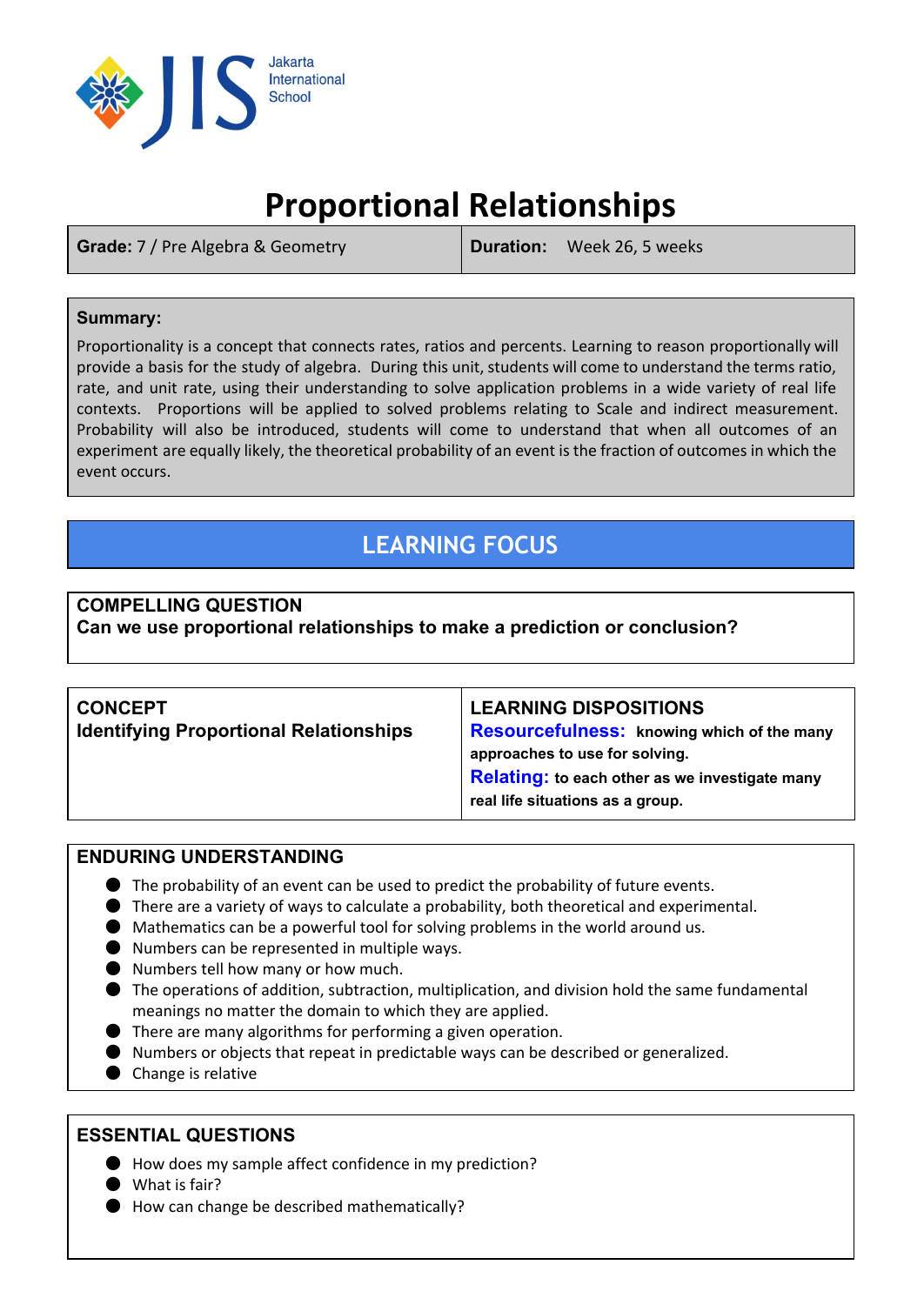# **STANDARDS & BENCHMARKS[Learning Goals]**

#### **NCTM: Curriculum Focal Points, NCTM: Grade 7, Focal Points**

Number and Operations and Algebra and Geometry: Developing an understanding of and applying proportionality, including similarity

- Students extend their work with ratios to develop an understanding of proportionality that they apply to solve single and multistep problems in numerous contexts.
- They use ratio and proportionality to solve a wide variety of percent problems, including problems involving discounts, interest, taxes, tips, and percent increase or decrease.
- They also solve problems about similar objects (including figures) by using scale factors that relate corresponding lengths of the objects or by using the fact that relationships of lengths within an object are preserved in similar objects.
- $\bullet$  Students graph proportional relationships and identify the unit rate as the slope of the related line.
- $\bullet$  They distinguish proportional relationships (y/x = k, or y = kx) from other relationships, including inverse proportionality (xy = k, or y =  $k/x$ ).

#### **NCTM: Curriculum Focal Points, NCTM: Grade 7, Connections to the Focal Points**

Measurement and Geometry:

- Students connect their work on proportionality with their work on area and volume by investigating similar objects.
- Students apply their work on proportionality to measurement in different contexts, including converting among different units of measurement to solve problems involving rates such as motion at a constant speed.

Data Analysis:

Students use proportions to make estimates relating to a population on the basis of a sample.

Probability:

- Students understand that when all outcomes of an experiment are equally likely, the theoretical probability of an event is the fraction of outcomes in which the event occurs.
- Students use theoretical probability and proportions to make approximate predictions.

### **KNOWLEDGE**

**Identifying that slope and unit rate are the same.**

**Students can understand that conversions can be made unit to unit.**

**See how proportional relationships can be justified mathematically and graphically. Be able to predict.**

**Understand that a quantity can be described as a fraction, decimal, and percent. Tracking a change and making sense of it through percents.**

# **SKILLS**

- 1. Graphing proportional relationships and identifying the slope as the unit rate of the related line.
- 2. Writing and simplifying ratios. Finding rates and unit rates, some of which involve unit conversions.
- 3. Connecting rates to proportional reasoning. Using proportions to make estimates relating to a population on the basis of a sample.
- 4. Similar figures and scale drawings.
- 5. When all outcomes of an event are equally likely, the theoretical probability of an event is the fraction of outcomes in which the event occurs.
- 6. Using theoretical probability and proportions to make approximate predictions.
- 7. Using the counting principle to find all of the possible outcomes for various situations involving chance.
- 8. Converting between decimal, fraction, and percent equivalents.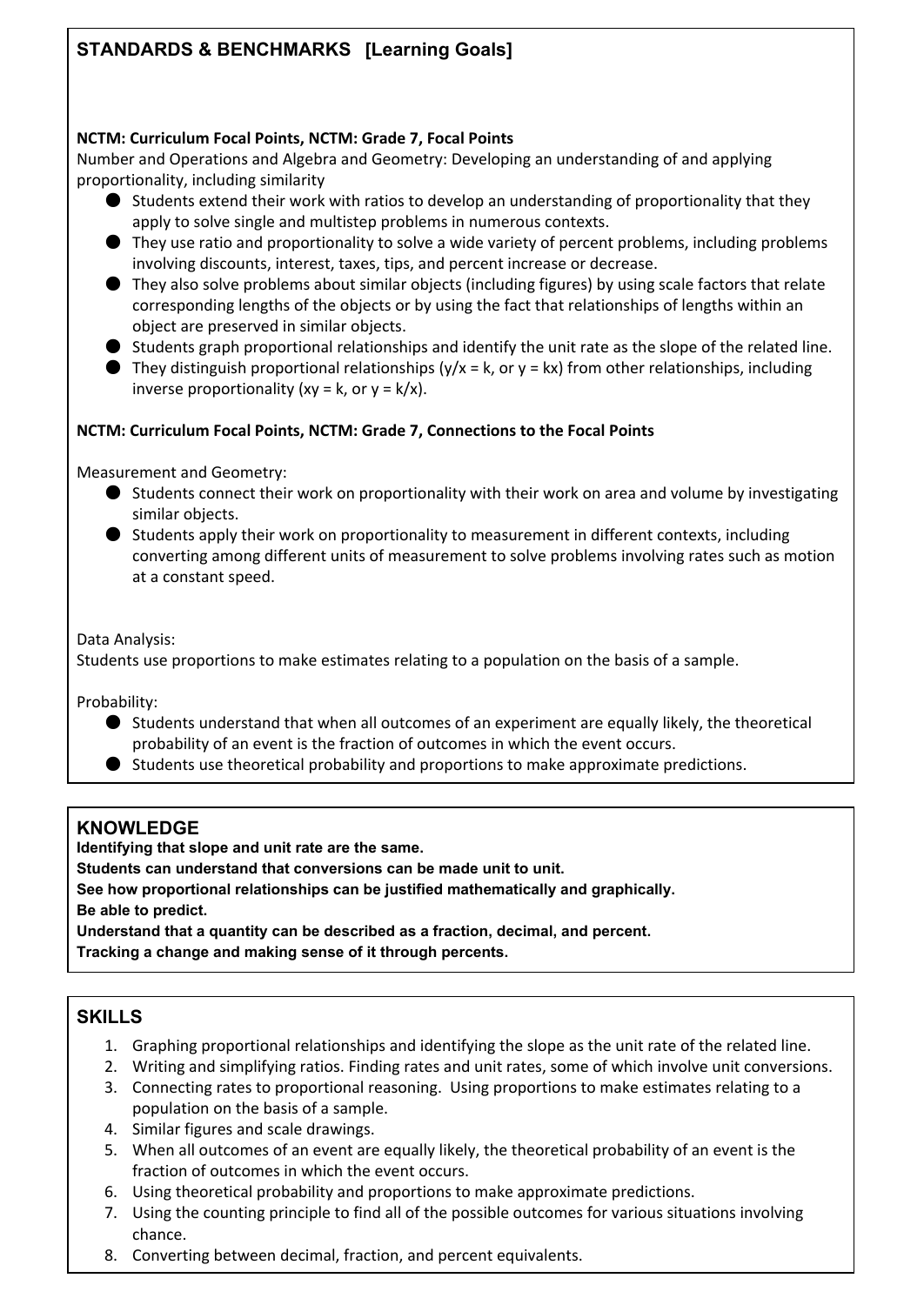- 9. Using equations to solve percent word problems.
- 10. Percent change, markup, and discount.

# **LEARNING EVIDENCE**

Summative and Formative Practice Test Formative: Unit Assessments Common Assessment Summative: Unit Assessments Algebra Readiness Test Pre-Assessment: Selected Response

# **LEARNING PLAN**

- 1. Graphing proportional relationships and identifying the slope as the unit rate of the related line.
- 2. Writing and simplifying ratios. Finding rates and unit rates, some of which involve unit conversions.
- 3. Connecting rates to proportional reasoning. Using proportions to make estimates relating to a population on the basis of a sample.
- 4. Similar figures and scale drawings.
- 5. When all outcomes of an event are equally likely, the theoretical probability of an event is the fraction of outcomes in which the event occurs.
- 6. Using theoretical probability and proportions to make approximate predictions.
- 7. Using the counting principle to find all of the possible outcomes for various situations involving chance.
- 8. Converting between decimal, fraction, and percent equivalents.
- 9. Using equations to solve percent word problems.
- 10. Percent change, mark-up, and discount.

# **REFLECTION**

#### **Apr 2014**

**We need to work on the unit planner to update it**

**We did not get time to do the performance assessment.**

**We need to revisit the probability problems for Black. Check if the rigor on HW matches the rigor on test.**

**We provide more support for Blacks on transversal properties of parallel lines.**

**We did a better job explaining profit/loss concepts**

**We need to utilize the Basketball activity more. especially with slope.**

**should we include their mile times as their activity. ALso for unit conversion.**

#### **Feb 2015**

We plan to take the percentages piece from this unit and create a new unit which will include unit **1: circle graphs.**